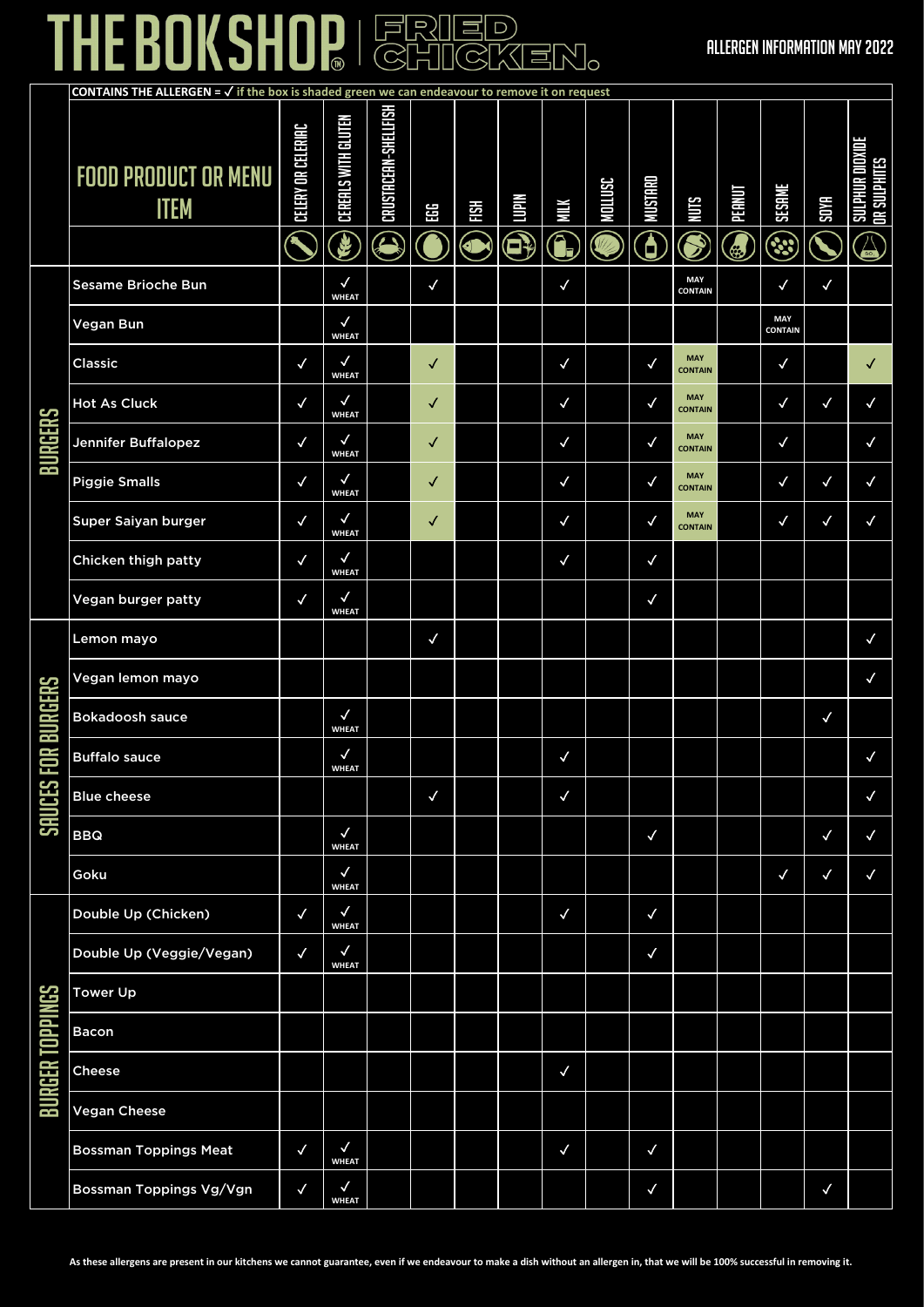### THE BOKSHOP FRIED

|                         | <b>CONTAINS THE ALLERGEN = <math>\sqrt{ }</math> if the box is shaded green we can endeavour to remove it on request</b> |                    |                              |                           |              |            |             |              |                          |                              |                    |              |                    |              |                                                   |
|-------------------------|--------------------------------------------------------------------------------------------------------------------------|--------------------|------------------------------|---------------------------|--------------|------------|-------------|--------------|--------------------------|------------------------------|--------------------|--------------|--------------------|--------------|---------------------------------------------------|
|                         | <b>FOOD PRODUCT OR MENU</b><br><b>ITEM</b>                                                                               | CELERY OR CELERIAC | CEREALS WITH GLUTEN<br>E     | CRUSTACEAN-SHELLFISH<br>S | EGG          | FISH<br>0N | Nlaint<br>8 | ΜШΚ<br>Ĉ,    | NOLLUSC<br>$\frac{1}{2}$ | <b>MUSTARD</b><br>$\bigcirc$ | NUTS               | <b>TANHI</b> | <b>SESAME</b><br>ઙ | <b>SOYA</b>  | UR DIOXIDE<br><b>OR SULPHITES</b><br><b>HHTIS</b> |
|                         |                                                                                                                          |                    | $\checkmark$                 |                           |              |            |             |              |                          |                              |                    |              |                    |              |                                                   |
|                         | O.G Bok Wings / Tenders                                                                                                  | $\checkmark$       | <b>WHEAT</b>                 |                           |              |            |             | $\checkmark$ |                          | $\checkmark$                 |                    |              |                    |              |                                                   |
|                         | <b>Bokadoosh Wings / Tenders</b>                                                                                         | $\checkmark$       | $\checkmark$<br><b>WHEAT</b> |                           |              |            |             | $\checkmark$ |                          | $\checkmark$                 |                    |              |                    | $\checkmark$ | $\checkmark$                                      |
|                         | Goku Wings / Tenders                                                                                                     | $\checkmark$       | $\checkmark$<br><b>WHEAT</b> |                           |              |            |             | $\checkmark$ |                          | $\checkmark$                 |                    |              | ✓                  | ✓            | $\checkmark$                                      |
|                         | <b>Buffalo Wings / Tenders</b>                                                                                           | $\checkmark$       | $\checkmark$<br><b>WHEAT</b> |                           |              |            |             | $\checkmark$ |                          | $\checkmark$                 |                    |              |                    | $\checkmark$ | $\checkmark$                                      |
|                         | Dr Drizzle Wings / Tenders                                                                                               | $\checkmark$       | $\checkmark$<br><b>WHEAT</b> |                           |              |            |             | $\checkmark$ |                          | ✓                            | √<br><b>ALMOND</b> |              |                    | $\checkmark$ | $\checkmark$                                      |
| <b>WINGS VS TENDERS</b> | <b>O.G Vegan Tenders</b>                                                                                                 | $\checkmark$       | $\checkmark$<br><b>WHEAT</b> |                           |              |            |             |              |                          | $\checkmark$                 |                    |              |                    | ✓            |                                                   |
|                         | <b>Bokadoosh Vegan Tenders</b>                                                                                           | $\checkmark$       | $\checkmark$<br><b>WHEAT</b> |                           |              |            |             |              |                          | $\checkmark$                 |                    |              | ✓                  | $\checkmark$ | $\checkmark$                                      |
|                         | <b>Goku Vegan Tenders</b>                                                                                                | $\checkmark$       | $\checkmark$<br><b>WHEAT</b> |                           |              |            |             |              |                          | $\checkmark$                 |                    |              | $\checkmark$       | ✓            | $\checkmark$                                      |
|                         | <b>Buffalo Veggie Tenders</b>                                                                                            | $\checkmark$       | $\checkmark$<br><b>WHEAT</b> |                           |              |            |             | $\checkmark$ |                          | $\checkmark$                 |                    |              |                    | $\checkmark$ | $\checkmark$                                      |
|                         | Dr Drizzle Vegan Tenders                                                                                                 | $\checkmark$       | $\checkmark$<br><b>WHEAT</b> |                           |              |            |             |              |                          | √                            | √<br><b>ALMOND</b> |              |                    | ✓            | $\checkmark$                                      |
|                         | <b>BBQ Sauce</b>                                                                                                         |                    | $\checkmark$<br><b>WHEAT</b> |                           |              |            |             |              |                          | $\checkmark$                 |                    |              |                    |              | $\checkmark$                                      |
|                         | <b>Buffalo Sauce</b>                                                                                                     |                    | $\checkmark$<br><b>WHEAT</b> |                           |              |            |             | $\checkmark$ |                          |                              |                    |              |                    |              | $\checkmark$                                      |
|                         | <b>Goku Sauce</b>                                                                                                        |                    | $\checkmark$<br><b>WHEAT</b> |                           |              |            |             |              |                          |                              |                    |              |                    |              | ✓                                                 |
|                         | <b>Bokadoosh Sauce</b>                                                                                                   |                    | $\checkmark$<br><b>WHEAT</b> |                           |              |            |             |              |                          |                              |                    |              |                    | $\checkmark$ | $\checkmark$                                      |
|                         | <b>Blue Cheese</b>                                                                                                       |                    |                              |                           |              |            |             | $\checkmark$ |                          |                              |                    |              |                    |              | $\checkmark$                                      |
| <b>HOMEMADE DIPS</b>    | Bokanaise (vegan mayo)                                                                                                   |                    | $\checkmark$<br><b>WHEAT</b> |                           |              |            |             |              |                          |                              |                    |              |                    | $\checkmark$ | $\checkmark$                                      |
|                         | <b>Super Saiyan</b>                                                                                                      |                    | $\checkmark$<br><b>WHEAT</b> |                           |              |            |             |              |                          |                              |                    |              | $\checkmark$       | $\checkmark$ |                                                   |
|                         | Dr. Drizzle                                                                                                              |                    | $\checkmark$<br><b>WHEAT</b> |                           |              |            |             |              |                          | $\checkmark$                 |                    |              |                    | $\checkmark$ | $\checkmark$                                      |
|                         | Mustard mayo                                                                                                             |                    |                              |                           |              |            |             |              |                          | $\checkmark$                 |                    |              |                    |              | $\checkmark$                                      |
|                         | Lemon mayo                                                                                                               |                    |                              |                           | $\checkmark$ |            |             |              |                          |                              |                    |              |                    |              |                                                   |
|                         | OG Classic Wrap Chicken                                                                                                  | $\checkmark$       | $\checkmark$<br><b>WHEAT</b> |                           |              |            |             | $\checkmark$ |                          | $\checkmark$                 |                    |              |                    |              | ✓                                                 |
| <b>WRAPS</b>            | OG Classic Wrap Vegan                                                                                                    | $\checkmark$       | $\checkmark$<br><b>WHEAT</b> |                           |              |            |             |              |                          | $\checkmark$                 |                    |              |                    | $\checkmark$ | $\checkmark$                                      |
|                         | Super Saiyan Wrap Chicken                                                                                                | $\checkmark$       | $\checkmark$<br><b>WHEAT</b> |                           |              |            |             | $\checkmark$ |                          | $\checkmark$                 |                    |              | $\checkmark$       | $\checkmark$ | $\checkmark$                                      |
|                         | Super Saiyan Wrap Vegan                                                                                                  | $\checkmark$       | $\checkmark$<br><b>WHEAT</b> |                           |              |            |             |              |                          | $\checkmark$                 |                    |              | $\checkmark$       | $\checkmark$ | $\checkmark$                                      |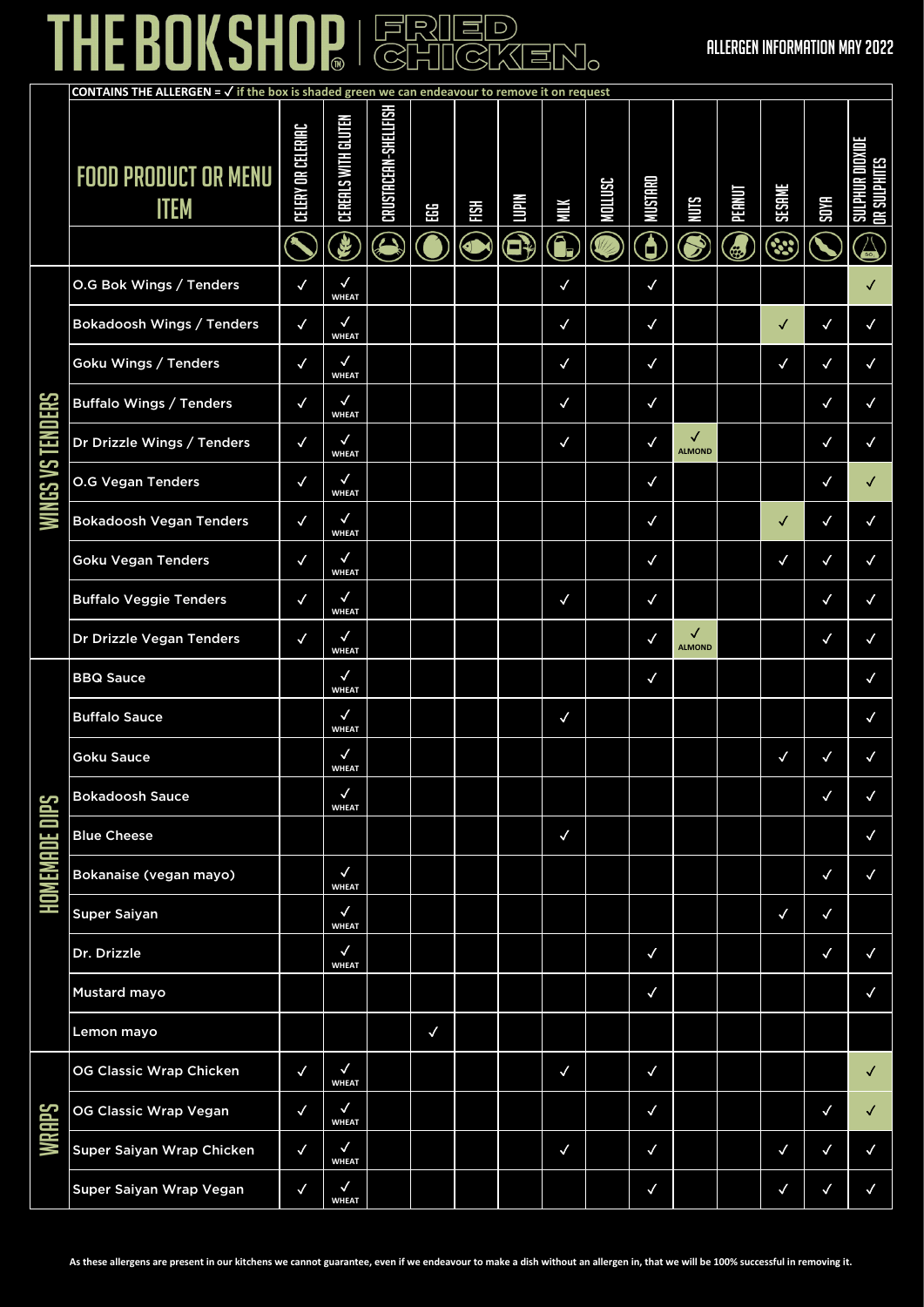# THE BOKSHOP | FRIED

#### ALLERGEN INFORMATION MAY 2022

|                      |                                            | <b>CONTAINS THE ALLERGEN = <math>\checkmark</math> if the box is shaded green we can endeavour to remove it on request</b> |                                    |                           |              |           |                   |                       |         |                                     |                                 |                   |                     |              |                                                 |
|----------------------|--------------------------------------------|----------------------------------------------------------------------------------------------------------------------------|------------------------------------|---------------------------|--------------|-----------|-------------------|-----------------------|---------|-------------------------------------|---------------------------------|-------------------|---------------------|--------------|-------------------------------------------------|
|                      | <b>FOOD PRODUCT OR MENU</b><br><b>ITEM</b> | <b>CELERY OR CELERIAC</b>                                                                                                  | <b>CEREALS WITH GLUTEN</b><br>G    | CRUSTACEAN-SHELLFISH<br>Д | ΕG           | H8H<br>J) | <b>Nidmi</b><br>8 | ЖIIК<br>G             | NOLLUSC | <b>MUSTARD</b><br>$\bf \overline 0$ | SINN                            | <b>JUNEd</b><br>٢ | SESAME<br><u>وي</u> | <b>SOYA</b>  | UR DIOXI<br><b>JR SULPHITES</b><br><b>HHTIC</b> |
|                      | <b>Fries</b>                               |                                                                                                                            |                                    |                           |              |           |                   |                       |         |                                     |                                 |                   |                     |              |                                                 |
|                      | J. Coleslaw                                |                                                                                                                            |                                    |                           | $\checkmark$ |           |                   |                       |         |                                     |                                 |                   |                     |              |                                                 |
|                      | Wingin' It (Chicken Wings)                 | $\checkmark$                                                                                                               | $\checkmark$<br><b>WHEAT</b>       |                           |              |           |                   | $\checkmark$          |         | $\checkmark$                        |                                 |                   |                     |              |                                                 |
|                      | Wingin' It (Vegan tenders)                 | $\checkmark$                                                                                                               | $\checkmark$<br><b>WHEAT</b>       |                           |              |           |                   |                       |         | $\checkmark$                        |                                 |                   |                     | $\checkmark$ |                                                 |
|                      | <b>Torched Corn</b>                        |                                                                                                                            |                                    |                           |              |           |                   | ✓                     |         |                                     |                                 |                   | ✓                   |              |                                                 |
| <b>SIDES</b>         | <b>Frickles</b>                            |                                                                                                                            | $\checkmark$<br><b>WHEAT</b>       |                           |              |           |                   |                       |         | ✓                                   |                                 |                   |                     |              | $\checkmark$                                    |
|                      | <b>Captain Super Fries</b>                 |                                                                                                                            | ✓<br><b>WHEAT</b>                  |                           |              |           |                   | $\checkmark$          |         | √                                   |                                 |                   |                     |              | $\checkmark$                                    |
|                      | <b>Katsu Katsu Fries</b>                   | MAY<br><b>CONTAIN</b>                                                                                                      | $\checkmark$<br><b>WHEAT</b>       |                           |              |           |                   | MAY<br><b>CONTAIN</b> |         |                                     |                                 |                   |                     | $\checkmark$ |                                                 |
|                      | <b>Ranch the Salad</b>                     |                                                                                                                            |                                    |                           |              |           |                   |                       |         |                                     |                                 |                   | ✓                   | $\checkmark$ | $\checkmark$                                    |
|                      | Ranch the Salad with Chicken               | $\checkmark$                                                                                                               | $\checkmark$<br><b>WHEAT</b>       |                           |              |           |                   | $\checkmark$          |         |                                     |                                 |                   |                     | $\checkmark$ | $\checkmark$                                    |
|                      | Ranch the Salad with Vegan Nuggs           | ✓                                                                                                                          | $\checkmark$<br><b>WHEAT</b>       |                           |              |           |                   |                       |         |                                     |                                 |                   | ✓                   | ✓            | $\checkmark$                                    |
|                      | Vanilla                                    |                                                                                                                            |                                    |                           |              |           |                   | $\checkmark$          |         |                                     |                                 |                   |                     |              |                                                 |
|                      | Vanilla (Vegan)                            |                                                                                                                            |                                    |                           |              |           |                   |                       |         |                                     |                                 |                   |                     | $\checkmark$ |                                                 |
|                      | <b>Liquid Gold</b>                         |                                                                                                                            | ✓<br><b>WHEAT</b><br><b>BARLEY</b> |                           |              |           |                   | $\checkmark$          |         |                                     |                                 |                   |                     | $\checkmark$ |                                                 |
|                      | <b>Snickers</b>                            |                                                                                                                            |                                    |                           | $\checkmark$ |           |                   | $\checkmark$          |         |                                     |                                 | $\checkmark$      |                     | $\checkmark$ |                                                 |
| <b>MILKSHAKES</b>    | Lotus Biscoff                              |                                                                                                                            | $\checkmark$<br><b>WHEAT</b>       |                           |              |           |                   | $\checkmark$          |         |                                     |                                 |                   |                     | $\checkmark$ |                                                 |
|                      | Lotus Biscoff (Vegan)                      |                                                                                                                            | $\checkmark$<br><b>WHEAT</b>       |                           |              |           |                   |                       |         |                                     |                                 |                   |                     | $\checkmark$ |                                                 |
|                      | Oreo                                       |                                                                                                                            | $\checkmark$<br><b>WHEAT</b>       |                           |              |           |                   | $\checkmark$          |         |                                     |                                 |                   |                     | $\checkmark$ |                                                 |
|                      | Oreo (Vegan)                               |                                                                                                                            | $\checkmark$<br><b>WHEAT</b>       |                           |              |           |                   |                       |         |                                     |                                 |                   |                     | $\checkmark$ |                                                 |
|                      | Kinder Bueno                               |                                                                                                                            | $\blacklozenge$<br><b>WHEAT</b>    |                           |              |           |                   | $\checkmark$          |         |                                     | $\checkmark$<br><b>HAZELNUT</b> |                   |                     | $\checkmark$ |                                                 |
|                      | Vodka & Raspberry                          |                                                                                                                            |                                    |                           |              |           |                   |                       |         |                                     |                                 |                   |                     |              |                                                 |
| <b>SPIRIT MIXERS</b> | Vodka & Lime                               |                                                                                                                            |                                    |                           |              |           |                   |                       |         |                                     |                                 |                   |                     |              |                                                 |
|                      | Portobello Road Gin & Tonic                |                                                                                                                            |                                    |                           |              |           |                   |                       |         |                                     |                                 |                   |                     |              |                                                 |
|                      | Redleg Spiced Rum & Cola                   |                                                                                                                            | $\checkmark$<br><b>BARLEY</b>      |                           |              |           |                   |                       |         |                                     |                                 |                   |                     |              |                                                 |